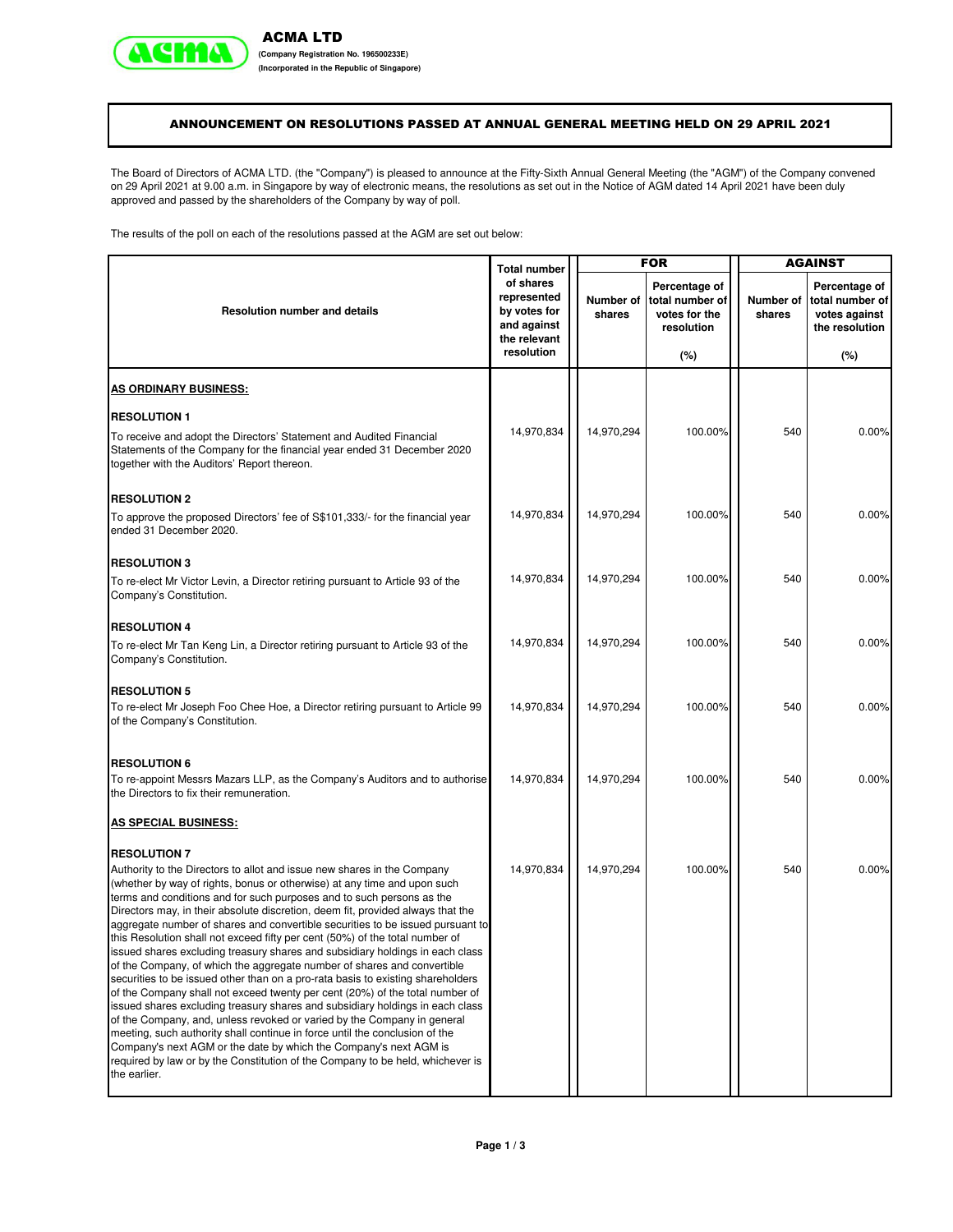| <b>RESOLUTION 8</b><br>Authority to the Directors to offer and grant options in accordance with the<br>Acma Employees' Share Option Scheme 2014 (the "Scheme") and to allot and<br>issue from time to time such number of shares in the capital of the Company<br>as may be required to be issued pursuant to the exercise of the options under<br>the Scheme provided always that the aggregate number of shares to be issued<br>pursuant to the Scheme shall not exceed fifteen per cent (15%) of the total<br>number of issued shares excluding treasury shares and subsidiary holdings in<br>each class of the Company from time to time. | 14.970.834 | 14,970,294 | 100.00% | 540 | 0.00% |
|-----------------------------------------------------------------------------------------------------------------------------------------------------------------------------------------------------------------------------------------------------------------------------------------------------------------------------------------------------------------------------------------------------------------------------------------------------------------------------------------------------------------------------------------------------------------------------------------------------------------------------------------------|------------|------------|---------|-----|-------|
| <b>RESOLUTION 9</b>                                                                                                                                                                                                                                                                                                                                                                                                                                                                                                                                                                                                                           |            |            |         |     |       |
| Approval for the continued appointment of Mr Tan Keng Lin as an independent<br>director for purposes of Rule 210(5)(d)(iii)(A) of the Listing Manual of the SGX-<br>ST by all shareholders.                                                                                                                                                                                                                                                                                                                                                                                                                                                   | 14,970,834 | 14,970,294 | 100.00% | 540 | 0.00% |
| <b>RESOLUTION 10</b>                                                                                                                                                                                                                                                                                                                                                                                                                                                                                                                                                                                                                          |            |            |         |     |       |
| Approval for the continued appointment of Mr Tan Keng Lin as an independent<br>director for purposes of Rule 210(5)(d)(iii)(B) of the Listing Manual of the SGX-<br>ST by shareholders, excluding the directors and the chief executive officer<br>("CEO") of the Company and their respective associates.                                                                                                                                                                                                                                                                                                                                    | 520,598    | 520,058    | 99.90%  | 540 | 0.10% |
| <b>RESOLUTION 11</b>                                                                                                                                                                                                                                                                                                                                                                                                                                                                                                                                                                                                                          |            |            |         |     |       |
| Approval for the continued appointment of Mr Robert Low Mui Kiat as an<br>independent director for purposes of Rule 210(5)(d)(iii)(A) of the Listing Manual<br>of the SGX-ST by all shareholders.                                                                                                                                                                                                                                                                                                                                                                                                                                             | 14.970.834 | 14.970.294 | 100.00% | 540 | 0.00% |
| <b>RESOLUTION 12</b>                                                                                                                                                                                                                                                                                                                                                                                                                                                                                                                                                                                                                          |            |            |         |     |       |
| Approval for the continued appointment of Mr Robert Low Mui Kiat as an<br>independent director for purposes of Rule $210(5)(d)(iii)(B)$ of the Listing Manual<br>of the SGX-ST by shareholders, excluding the directors and the chief executive<br>officer ("CEO") of the Company and their respective associates.                                                                                                                                                                                                                                                                                                                            | 520,598    | 520,058    | 99.90%  | 540 | 0.10% |
|                                                                                                                                                                                                                                                                                                                                                                                                                                                                                                                                                                                                                                               |            |            |         |     |       |

#### **Statement Pursuant to Rule 704(8) of the Listing Manual of the Singapore Exchange Securities Trading Limited ("SGX-ST"):**

Mr. Victor Levin who was elected as a Director of the Company at the AGM, shall continue to serve as a Non-Independent Non-Executive Director of the Company.

With effect from 1 January 2022, Rule 210(5)(d)(iii) of the Listing manual of the SGX-ST requires the continued appointment of directors who have served on the Board beyond 9 years from the date of their first appointment to be subject to approval in seperate resolutions by (A) all shareholders; and (B) all shareholders excluding directors, the chief executive officer and their associates ("Two-Tier-Vote), in order to be considered independent. The Company has adopted the Two-Tier Vote ahead of 1 January 2022. Mr. Tan Keng Lin was re-elected as a Director of the Company and his continued appointment as an independent director was approved by shareholders by way of the Two-Tier Vote as per Resolutions 9 and 10 at the AGM. Mr Tan Keng Lin shall continue to serve as an Independent Director until the earlier of his retirement or resignation as a Director or the conclusion of the third AGM of the Company following the passing of Resolutions 9 and 10. Mr Tan Keng Lin remains as an Independent Director, Chairman of the Nominating Committee as well as a member of the Audit and Risk, Remuneration, and Employees' Share Option Scheme Committees of the Company.

Mr. Joseph Foo Chee Hoe who was re-elected as a Director of the Company at the AGM, shall continue to serve as an Independent Director and Chairman of the Remuneration and Employees' Share Option Scheme Committees as well as a member of the Audit and Risk, Nominating, and Remuneration Committees of the Company.

The continued appointment of Mr. Robert Low Mui Kiat as an independent director was approved by shareholders by way of the Two-Tier Vote as per Resolutions 11 and 12 at the AGM. Mr Robert Low Mui Kiat shall continue to serve as an Independent Director until the earlier of his retirement or resignation as a Director or the conclusion of the third AGM of the Company following the passing of Resolutions 11 and 12. Mr. Robert Low Mui Kiat shall continue to serve as an Independent Director and Chairman of the Audit and Risk Committee as well as a member of the Nominating, Remuneration, and Employees' Share Option Scheme Committees of the Company.